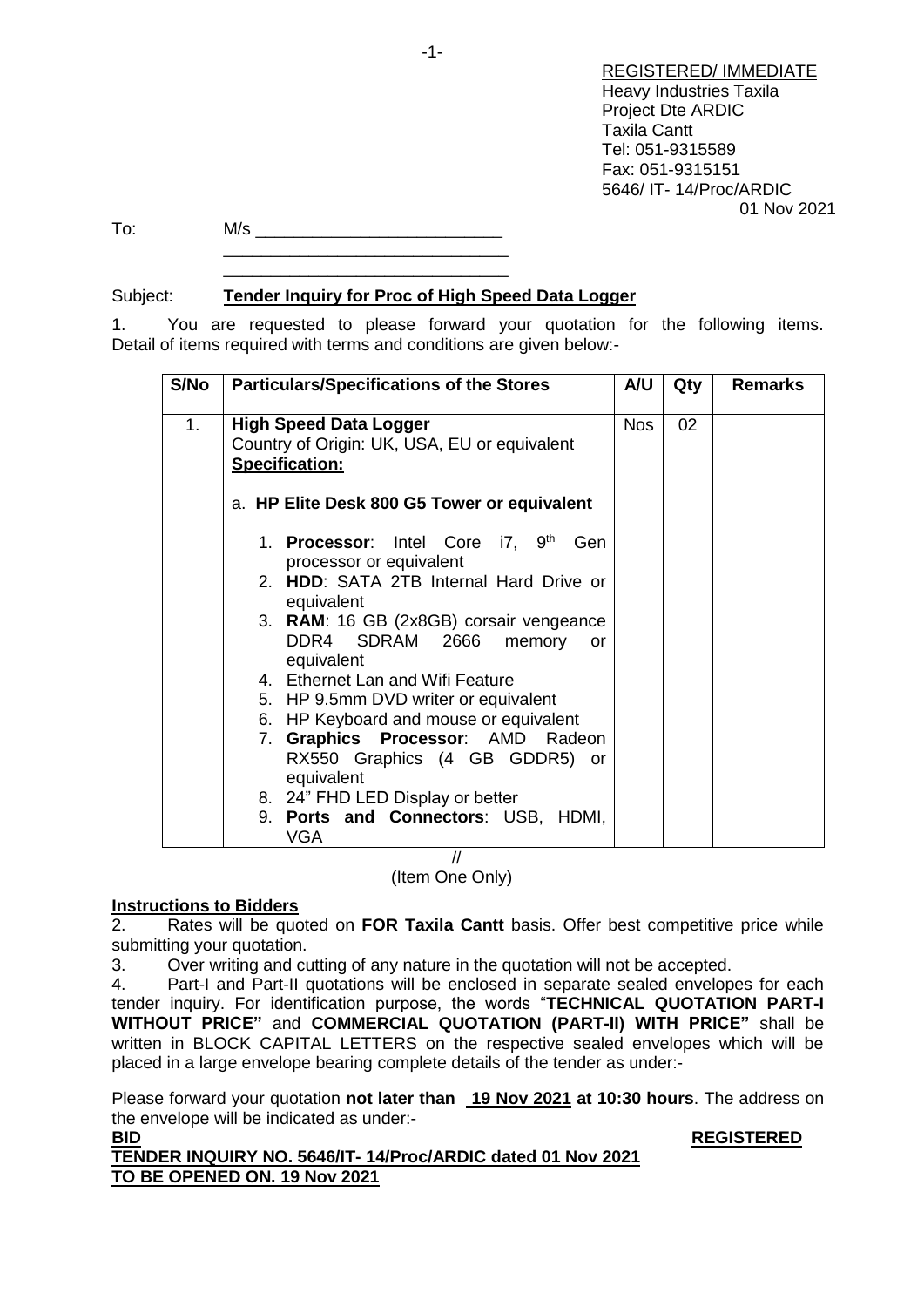### To: PROCUREMENT OFFICER ARDIC HIT TAXILA CANTT

IT FOR

5. **Delivery of Tender:** The tender/bid will be enclosed in a sealed envelope which will be invariably marked with "Bid against Tender Inquiry No. **5646/IT-14/Proc/ARDIC dated 01 Nov 2021**" and complete address. The tender if brought by hand, will be handed over to

security staff on duty at ARDIC Gate for placing the same in bid box (available at the gate). The bid will not be brought by hand by any firm while visiting the office of Proc officer (ARDIC). Moreover if required endorsements are found missing, the bid will be liable for rejection.

6. The bid must be dropped in the bid box, latest by 1030 hours on **19 Nov 2021**, at ARDIC Gate. **The bid will be opened same day at 1100 hours** in the presence of the available representative of the firms in ARDIC HIT Taxila Cantt. **No bid will be entertained / considered after 1030 hours,** on the aforementioned date.

7. All papers must be signed and stamped and items not quoted / quoted must be mentioned clearly.

8. All clauses/terms mentioned in this inquiry will be considered accepted by the bidding firms, even if no reference to them is given in the respective offers.

9. **Postal order for Rs. 200/- (Rupees Two Hundred) as a tender fee, in favor of MD (ARDIC)** HIT Taxila Cantt, will invariably be enclosed with the technical offer, failing which the bid will be ignored.

10. Firms are instructed NOT to send Telex and Fax bids. Such bids/offers would not be accepted.

11. Please confirm receipt of the tender inquiry immediately and also intimate your participation or otherwise in this tender inquiry. In case any firm does not wish to bid, then it should return the tender inquiry documents at the earliest.

12. HIT reserves its right to cancel the bidding process with reason but without any obligation to justify such a reason.

13. The store is required to be delivered at Store Sec ARDIC, Taxila Cantt within 30 days from the date of signing of the contract.

14. The offered price quoted must be firm, final and inclusive of all taxes, packing, handling charges etc and delivery at HIT Taxila Cantt.

15. **Offers must remain open valid for 120 days** from the date of opening of the tender.

16. The store will be packed in standard grade, worthy of transportation by the means adopted.

17. This inquiry may not be taken as an indication of subsequent supply order and does not in any way commit HIT to purchase the items offered.

18. Warranty period will be one year from the date of issuance of CRV of the stores.

19. In case of failure to supply the stores within the stipulated periods, liquidated damages at the rate of 2% but not less than 1% of amount involved per month and maximum value not more than 10% of contracted store value or a part there-of will be levied.

## 20. **Payment Terms**

- a. Payments will be made by CMA (HIT) Taxila Cantt, through cheques against pre-receipted bills (duly affixed with revenue stamps) alongwith professional tax certificates (attested photocopies) of the suppliers after delivery and acceptance of stores.
- b. Partial payments against partial deliveries will not be allowed.
- c. The payment to the registered person is linked with active taxpayer status of the Suppliers as per FBR data base. If any registered supplier is not on active Taxpayer list, his payment will be stopped till he / she files his / her mandatory returns and appears on ATL of FBR.

21. HIT reserves the right to increase / decrease the quantity of items, placed on the tender without any reference to the firm.

22. The supplier shall furnish a **5% performance bank guarantee** within one month from the date of signing of the contract from scheduled bank in Pakistan against the total value of contract excluding taxes/duties. This bank guarantee must remain valid for 12 x months after